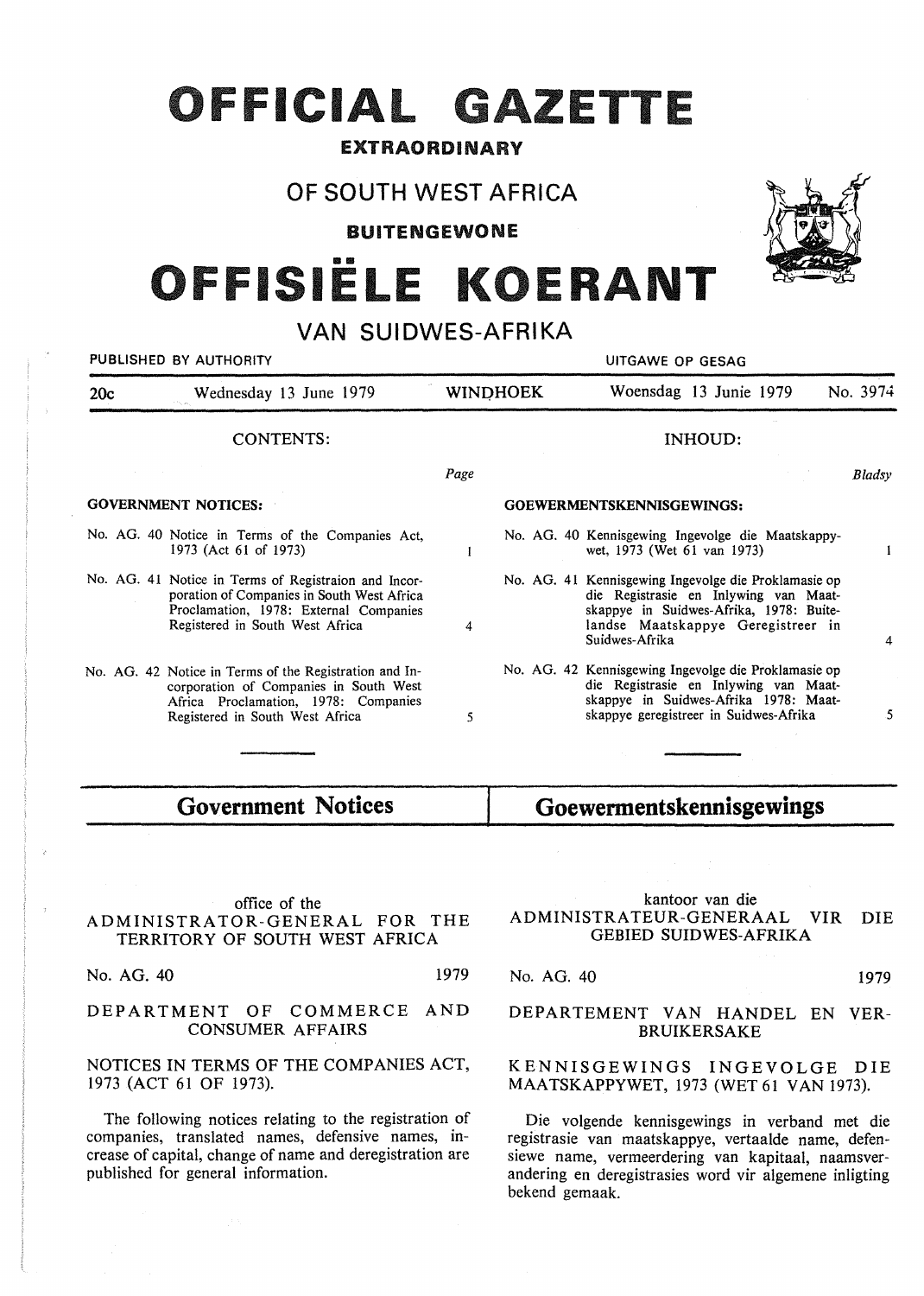No guarantee is given as to the accuracy of the particulars furnished and no responsibility is taken for errors or omissions or their consequences.

D. J. STRAUSS Registrar of Companies

Windhoek 1979

#### **Registrasie van Maatskappye/Registration of Companies.**

#### **Nuwe Maatskappye/New Companies.**

Nommer, naam en adres van maatskappy, aandele kapitaal/Number, name and address of company, share capital.

- 79/070 SEE AFRICA TOURS (PTY) LTD. 107/108 Carl List House, Peter Muller street, Windhoek: R200. Commerce (Guided Tours).
- 79/071 ROCKY POINT DIAMOND RESOURCES (PTY) LTD. 8th floor, United House, Kaiser street, Windhoek: R4000. Mining.
- 79/072 ROCKY POINT MINERAL RESOURCES (PTY) LTD. 8th floor, United House, Kaiser street, Windhoek: R4000. Mining.
- 79/073 ROCKY POINT MANAGEMENT SERVICES (PTY) LTD. 8 th floor, United House, Kaiser street, Windhoek: R4000. Mining.
- 79/074 AGATE (PTY) LTD. 309 Permanent Building, Post street, Windhoek: RlO0. investments.
- 79/075 NAMIBIA WARD SAFARIS (PTY) LTD. 75 John Meinert street, Windhoek: Rl00. Commerce.
- 79/076 MINING RESEARCH AND DEVELOPMENT COMPANY (PTY) LTD. 59 Sering Road, Tsumeb: R 100. Mining.
- 79/077 TANTING (EDMS) BPK. Nasmythstraat 7, Windhoek: R4000spw. Sekonder (Grondverskuiwings werke).
- 79/078 EPIKURO DIAMOND COMPANY (PTY) LTD. 84 Jan Jonker street, Klein Windhoek: Rl00. Mining.
- 79/079 FRICTION AND FILTER SYSTEMS (PTY) LTD. Erf 2766, Swakopmund: R4000. Commerce.
- 79/080 DIEHL STREET INVESTMENTS (PTY) LTD. 181 Kaiser street, Windhoek: RIO 000. Investments.
- 79/081 VOLKSKAS (NAMIBIË) BPK. Kaiserstraat, Windhoek. R2 000 000. Commerce.
- 79/082 KRUPP STREET PROPERTIES (PTY) LTD. C/o G. J. Hanekom & Company, 5 th Floor, Swabank Centre, Biilow street, Windhoek: R4000. Investments.

Geen waarborg ten opsigte van die juistheid van die besonderhede verstrek word gegee nie en geen verantwoordelikheid vir foute of weglatings of die gevolge daarvan word aanvaar nie.

**D. J. STRAUSS,**  Registrateur van Maatskappye

Windhoek. 1979

- 79/083 FRANCO/NAMIBIAN MINERAL RESEARCH COMPANY (PTY) LTD. Swabank Building, Windhoek: R4000. Mining.
- 79/084 DRYDEN ENGINEERING NAMIBIA (PTY) LTD. C/o South West Trust (Pty) Ltd., 33 Garten street, Windhoek: R4000. Commerce (Engineering components).
- 79/085 FREDDIE VISSERYE (EDMS) BPK. Swabankgebou, Windhoek. R4000. Visserye.
- 79/086 GAS CONCRETE (NAMIBIA) (PTY) LTD. 8 th Floor, United House, Kaiser street, Windhoek. R100 000. Secondary (Construction).
- 79/087 GROOTHUIS BELEGGINGS (EDMS) BPK. 2 de Vloer, Volkskas gebou, Kaiserstraat, Windhoek: R4000. Landbou.

#### **Spesiale besluite/Special Resolutions. Vertaalde name/Translated names.**

Naam van Maatskappy, datum van registrasie van naam/Name of Company, date of registration of name.

Volkskas (Namibie) Beperk. VOLKSKAS (NAMIBIA) LIMITED. 15-5-1979.

#### **Registrasie van Defensiewe name/Registration of defensive names.**

Nommer, naam en adres van Maatskappy, datum van registrasie/Number, name and address of company, date of registration.

- $D/0051/79$  AFRICAN PRODUCTS, W. Ludwig, Progress Building Kaiser street, Windhoek: 19-4- 1979.
- D/0052/79 AIRCLAIMS, Barry Brendon Lewis, 7 Clonmore Road, Bryanstone Extention 7, Sandton. 25-4-1979.
- $D/0053/79$  THE SOUTH AFRICAN BREWERIES, 2 Jan Smuts Avenue, Johannesburg. 25-4-1979.
- $D/0054/79$  SAB, 2 Jan Smuts Avenue, Johannesburg. 25-4-1979.
- $D/0055/79$  OCB, 2 Jan Smuts Avenue, Johannesburg. 25-4-1979.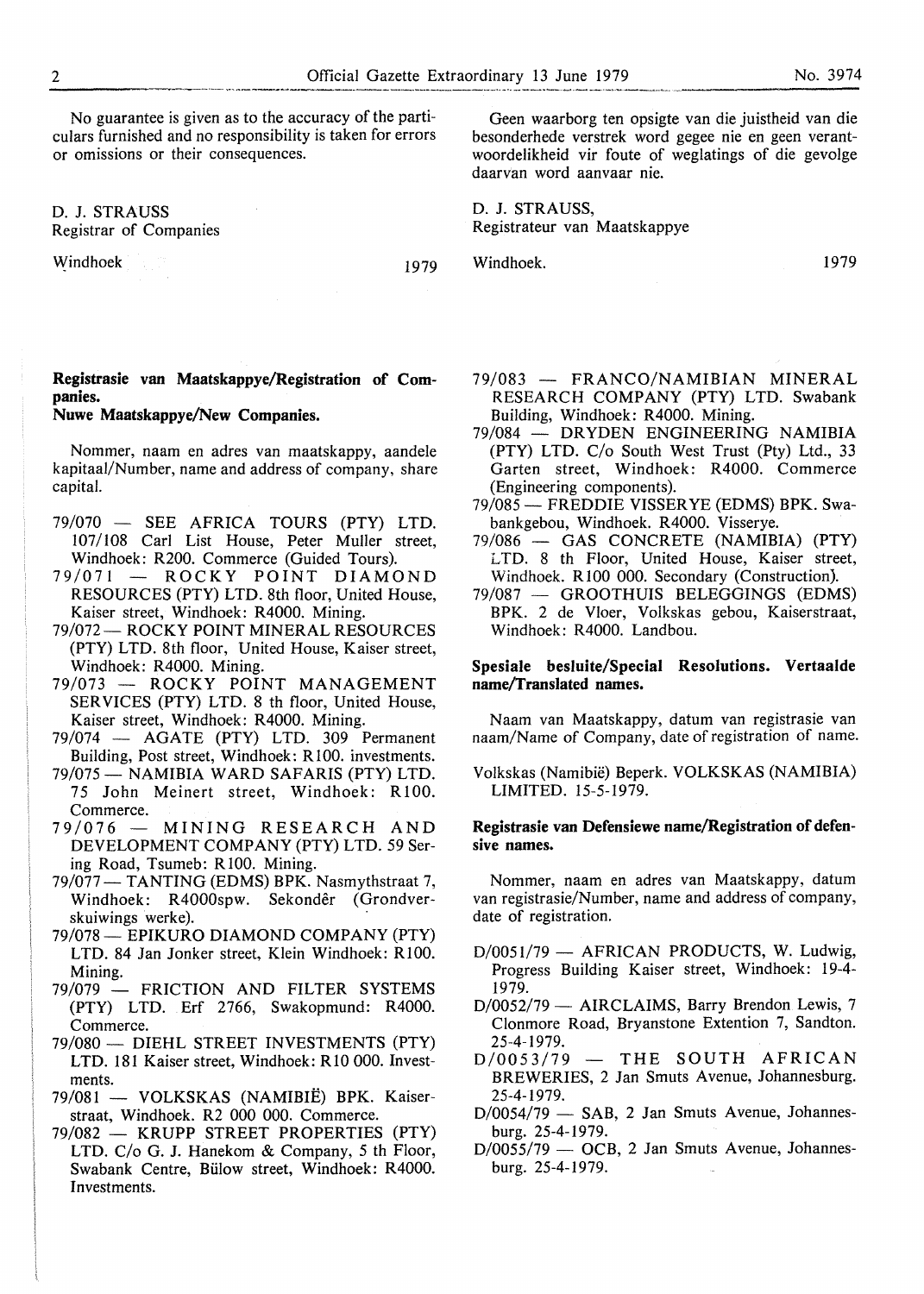- *D10056179*  THAMES TELEVISION INTERNATIONAL VIDEO AND SOUND, *Clo*  EMI South Africa (Pty) Ltd., 32 Steele street, Steeldale. 27-4-1979.
- D/0057/79 POLYGRAPH CONSULTANTS, Rennies Consolidated Holdings Ltd, *Clo* Adams & Adams, P.O. Box 1014, Pretoria. 1-5-1979.
- D/0058/79 VOLKSGUARD SECURITY, Rennies Consolidated Holdings Ltd., *Clo* Adams & Adams, P. 0. Box 1014, Pretoria. 1-5-1979.
- D/0059/79 FIDELITY GUARDS, Rennies Consolidated Holdings, Ltd., *Clo* Adams & Adams, P.O. Box 1014, Pretoria. 1-5-1979.
- D/0060/79 FANTA, The Coca-Cola Company, C/o Adams & Adams, P. 0. Box 1014, Pretoria. 1-5- 1979.
- D30061/79 SPRITE BEVERAGES, The Coca-Cola Company, *Clo* Adams & Adams, P. 0. Box 1014, Pretoria. 1-5-1979.
- D/0062/79 COKE BEVERAGES, The Coca-Cola Company, *Clo* Adams & Adams, P.O. Box 1014, Pretoria, 1-5-1979.
- *D10063179*  KREST BEVERAGES, The Coco-Cola Company, *Clo* Adams & Adams, P.O. Box 1014, Pretoria. 1-5-1979.
- *D10064179*  AFRICAN EAGLE LIFE ASSURANCE SOCIETY. African Eagle Life Assurance Society Ltd, P. 0. Box 1114, Johannesburg. 7-5-1979.
- D/0065/79 AFRICAN EAGLE LEWENSVER-SEKERINGSGENOOTSKAP, African Eagle Life Assurance Society Limited., P.O. Box 1114, Johannesburg. 7-5-1979.
- D/0066/79 SILVERTON RADIATOR SERVICE Associated Engineering (S.A.) Ltd., Private Bag 2, Parklands. 7-5-1979.
- D/0067/79 A.E. MOTOR SPARES, Associated Engineering (S.A.) Ltd., Private Bag 2, Parklands, 7- 5-1979.
- D/0068/79 N.M.I. Barlows Trust Company Ltd., P. 0. Box 78-2248, Sandton.17-5-1979.
- *D10069179*  PRETORIA PORTLAND CEMENT COMPANY, Pretoria Portland Cement Co., P. 0. Box 78-2248, Sandton. 17-5-1979.
- D/0070/79 ROBOR, Barlows Trust Co. Ltd., P.O. Box 78-2248, Sandton. 17-5-1979.
- $D/0071/79$  OSHKOSH, Barlows Trust Co. Ltd., P. 0. Box 78-2248, Sandton. 17-5-1979.
- $D/0072/79$  BESCO, Barlows Trust Co. Ltd., P. O. Box 78-2248, Sandton. 17-5-1979.
- D/0073/79 ARC ENGINEERING, Barlows Trust Co. Ltd., P. 0. Box 78-2248, Sandton. 17-5-1979.
- $D/0074/79$  HEINEMANN ELECTRIC. Barlow Trust Co. Ltd., P. 0. Box 78-2248, Sandton. 17-5- 1979.
- D/0075/79 BROLIO AFRICA, Barlows Trust Co. Ltd., P. 0. Box 78-2248, Sandton. 17-5-1979.
- D/0076/79 INSULPAN, Barlows Trust Co. Ltd., P. 0. Box 78-2248, Sandton. 17-5-1979.
- D/0077/79 WRIGHT, Barlows Trust Co. Ltd., P.O. Box 78-2248, Sandton. 17-5-1979.
- D/0078/79 CORROSION PROTECTION, Barlows Trust Co. Ltd., P. 0. Box 78-2248, Sandton. 17-5-1979.
- D/0079/79 WRIGHTECH, Barlows Trust Co. Ltd., P.O. Box 78-2248, Sandton. 17-5-1979.
- D/0080/79 COMPONENT WELDERS, Barlows Trust Co. Ltd., P. 0. Box 78-2248, Sandton. 17-5- 1979.
- $D/0081/79$  SPECIALISED REBUILD CENTRE. Barlows Trust, Co. Ltd., P. 0. Box 78-2248, Sandton. 17-5-1979.
- D/0082/79 EASTERN PROVINCE CEMENT COMPANY, Barlows Trust Co. Ltd., P. 0. Box 78- 2248, Sandton. 17-5-1979.
- D/0083/79 BARLOW RAND, Barlows Trust Co. Ltd., P. 0. Box 78-2248, Sandton. 17-5-1979.
- D/0084/79 MONOWELD, Barlows Trust Co. Ltd., P. O.Box 78-2248, Sandton. 17-5-1979.<br>D/0085/79 - SOUTHERN BASE
- SOUTHERN BASE MINERAL EXPLORATION, Barlows Trust Co. Ltd., P. 0. Box 78-2248, Sandton. 17-5-1979.
- D/0086/79 CEMENT SERVICES, Barlows Trust Co. Ltd., P. 0. Box 78-2248, Sandton. 17-5-1979.
- D/0087/79 SOUTH WESTERN MINERALS, Barlows Trust Co. Ltd., P. 0. Box 78-2248, Sandton. 17-5-1979.
- D/0088/79 NATAL MOTOR INDUSTRIES, Barlows Trust Co. Ltd., P. 0. Box 78-2248, Sandton. 17-5-1979.
- D/0089/79 FUCHS, Barlows Trust, Co. Ltd., P. O. Box 78-2248, Sandton. 17-5-1979.
- D/0090/79 VERSATEX, Barlows Trust Co. Ltd., P. 0. Box 78-2248, Sandton. 17-5-1979.
- TELARAMA-REDIFFUSION, Barlows Trust Co. Ltd., P. 0. Box 78-2248, Sandton. 17-5-1979.
- $D/0092/79$  CAMERONS, Barlows Trust Co. Ltd., P. 0. Box 78-2248, Sandton. 17-5-1979.
- *D10093179*  BARLOWS, Barlows Trust Co. Ltd., P. 0. Box 78-2248, Sandton. 17-5-1979.
- D/0094/79 FEDERATED TIMBERS, Barlows Trust Co. Ltd., P. 0. Box 78-2248, Sandton, 17-5- 1979.
- D/0095/79 THE NORTHERN LIME COMPANY Barlows Trust Co. Ltd., P. 0. Box 78-2248, Sandton. 17-5-1979.
- D/0096/79 SMITHS INDUSTRIES (NAMIBIA). Alexander Lobban Thompson, P. 0. Box 181, Pinetown, 5-12-1978.
- $D/0097/79$  NAMIBIAN BANKING CORPORATION Nedbank Limited, *Clo* R. Olivier & Co. P. 0. Box 2198, Windhoek. 25-5-1979.

#### **Vermeerdering van Kapitaal/lncrease of Capital.**

Naam van maatskappy, vermeerdering van kapitaal, datum van registrasie/Name of company, increase of capital, date of registration.

LIEVENBERG FARM UND GRAPHITGESELL-SCHAFT (PTY) LTD. Van RlO 000 na RlOO 000. 20-4-1979.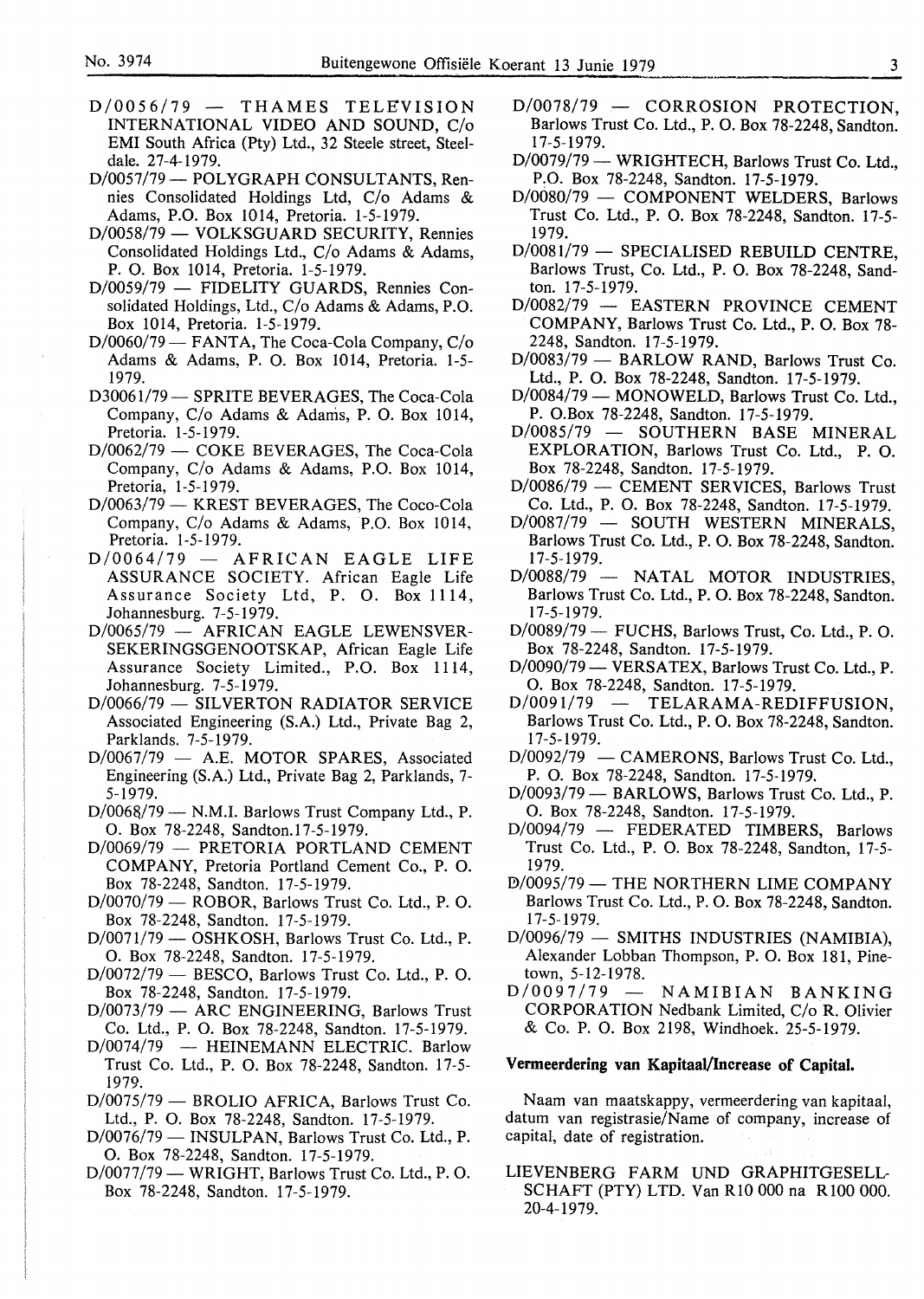EISGAUBIB HUNTING AND FARMING (PTY) LTD. Van R4 000 na R54 000. 8-5-1979.

#### **Spesia)e besluite/Special Resolution. Naamsverandering/Change of name**

Ou naam, nuwe naam, datum van registrasie van spesiale besluit/Old name, new name, date of registration of special resolution.

- Winchester Investments (Pty) Ltd. JAY JAY'S (PTY) LTD. 19-4-1979.
- J.A.M. Holdings (Pty) Ltd. C. & V. WELDING (PTY) LTD. 25-4-1979.

Namibia Sodalite Mines (Pty) Ltd, NAMIBIA MINING COMPANY (PTY) LTD. 30-4-1979.

Liz Hirst Estates (Pty) Ltd, BASIE (PTY) LTD. 4-5- 1979.

- Matador House (Pty) Ltd. ONTWIKKELING-SENTRUM (EDMS) BPK. I 1.5.1979
- Frazzo Terrazzo Products (Pty) Ltd., FRAZZO CONSTRUCTION (PTY) LTD. 14-5-1979.
- Bau-unternehmen Bavaria (Pty) Ltd, BAVARIA (PTY) LTD. 18-5-1979.

**Deregistrasie van maatskappye/Deregistration of companies.** 

- JONKER RESIDENTIAL HOLDINGS (PTY) LTD, Windhoek: R200.
- DAVID GRAAFF INTERESTS (S.W.A.) (PTY) LTD, Windhoek: R200.
- AUASVIEW INVESTMENTS (PTY) LTD, Windhoek: R 100.

No. AG. 41 1979

NOTICE IN TERMS OF REGISTRATION AND INCORPORATION OF COMPANIES IN SOUTH WEST AFRICA PROCLAMATION, 1978: EXTERNAL COMPANIES REGISTERED IN SOUTH WEST AFRICA.

In terms of section 32(2) of the Registration and Incorporation of Companies in South West Africa Proclamation, 1978 (Proclamation No. 234 of 1978), I hereby make known that the external companies as mentioned in the Schedule are registered in the territory of South West Africa as from 1 January 1979.

No guarantee is given as to the accuracy of the particulars furnished and no responsibility is taken for errors or omissions or their consequences.

D. J. STRAUSS, Registrar of Companies

Windhoek 1979

#### Registrasie van Buitelandse Maatskappye/Registration **of External Companies.**

Nommer, naam en adres van maatskappy, aandelekapitaal/Number, name and address of company, share capital.

- F/55/2511 STER-KINEKOR FILMS (PTY) LTD., Barclays National Bank Ltd, Trustee Dept., 1st Floor, Cor. Meinert and Kaiser streets, Windhoek: R200. Commerce.
- $F/59/1546$  KILFS (PTY) LTD. Barclays National Bank Ltd., Trustee Dept., 1 st Floor, Cor. Meinert and Kaiser streets, Windhoek: R20 000. Commerce.

No. AG. 41 1979

CENNISGEWING INGEVOLGE DIE PROKLAMASIE OP DIE REGISTRASIE EN INLYWING VAN MAATSKAPPYE IN SUIDWES-AFRIKA, 1978: BUITELANDSE MAATSKAPPYE GEREGISTREER IN SUIDWES-AFRIKA.

Ingevolge artikel 32(2) van die Proklamasie op die Registrasie en Inlywing van Maatskappye in Suidwes-Afrika, 1978: (Proklamasie No. 234 van 1978), maak ek hierby bekend dat die buitelandse maatskappye in die Bylae vermeld vanaf 1 Januarie 1979 in die gebied Suidwes-Afrika geregistreer is.

Geen waarborg ten opsigte van die juistheid van die besonderhede verstrek word gegee nie en geen verantwoordelikheid vir foute of weglatings of die gevolge daarvan word aanvaar nie.

**D. J. STRAUSS,** Registrateur van Maatskappye

Windhoek 1979

- $F/70/2770$  STER-KINEKOR THEATRES (PTY) LTD. Barclays National Bank Ltd., Trustee Dept., 1 st Floor, Cor Meinert and Kaiser streets, Windhoek: R4000. Commerce.
- F/60/0915 GESTETNER **(S.A.)** (PTY) LTD., 32 Peter Muller street, Windhoek: R250 000. Commerce (Wholesalers).
- $F/UC/8365$  THE B M GROUP (PTY) LTD. 2 nd Floor, Volkskas Building, 262 Kaiser street, Windhoek: R300 000. Secondary (Manufacturer of Pharmaceuticals).
- F/UC/3648 SHOECORP SHOE STORES (PTY) LTD. 246 Kaiser street, Windhoek: R4000. Commerce.